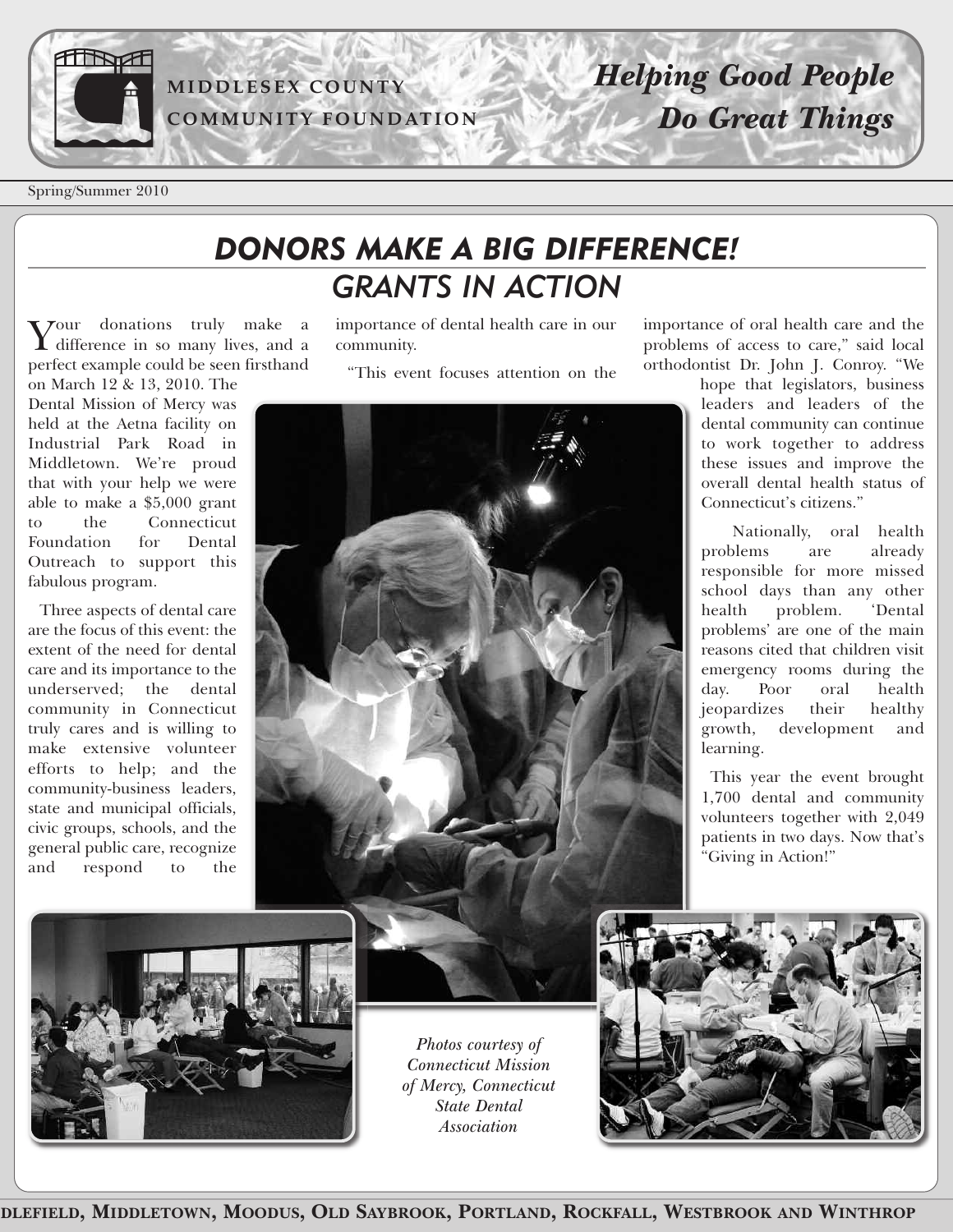*"I am pleased to continue serving as Chair of the Community Foundation. We have a wonderful group of volunteers who will use their talents, expertise and love of Middlesex County for the benefit of* enhancing the quality of life in our region. With these exceptional people I know we are offering solid *leadership in meeting the needs of nonprofit organizations throughout Middlesex County."*



*DAVID M. ROYSTON*

## OFFICERS AND DIRECTORS APPOINTED

**David M. Royston**, Principal of Dzialo, Pickett & Allen and Old Saybrook resident, has been elected for a second term as Chairman of the Board of Directors.

**Marcia Kalayjian** (Durham): Board Vice Chairman; Co-Chairman, Development/Communications Committee; Chairman, Nominating Committee

**John Biddiscombe** (Durham): Board Vice Chairman; Chairman, Grants Committee

**Susan Peters** (Portland): Treasurer; Chairman, Finance and Investment Committee

**Nancy Fischbach** (Deep River): Secretary

**Ralph H. Shaw II** (Middletown): Assistant Secretary

**Deborah Moore** (Killingworth): Co-Chairman, Development/ Communications Committee

**Thomas Pastorello** (East Hampton): Chairman, Audit Committee

**David Director** (Cromwell): Chairman, MCCF Council of Business Partners

**Mark Richards** (Clinton): Chairman, Endowment Committee

Other Board members include: Janice Atkeson and William Chatman, both of Essex; Vincent Capece, Middletown; Anita Ford Saunders, Middletown; Judith Schoonmaker, Essex; and Richard Tomc of Middletown.

Shoreline Resident Honored as **Director** Emeritus

The Board of



Directors honored long time and retiring Board member, David Preston of Old Lyme, by electing him Director Emeritus. Mr. Preston was given this honor because of his extraordinary service and dedication to the Community Foundation over many years, particularly as co-chair of the Development/Communications Committee.

## NEW FACES AT THE COMMUNITY FOUNDATION

#### **Board of Directors**

**Sharon Griffin,** a life-long resident of Middlesex County and former Grants Committee member, was elected to the Board of Directors. She is a Founding Member and Board member of the Coginchaug Valley Education Foundation, an active member of the Property Development Committee of Middlesex Habitat for Humanity, and a Trustee of the Peach Pit Foundation.



#### **Staff**



**Cheryl Champagne** *appointed Director of Finance and began her duties March 15th.*

**Grants Committee**

**Thayer Talbott** *joined MCCF on March 1st as Director of Programs and Operations.*



**Mary Ann Lambert,** *former Finance Director, has joined Structural Graphics in Essex as Controller. Cynthia presented Mary Ann with a beautiful THANK YOU! plate signed by the MCCF Board in recognition of her years of service to MCCF.*



### **MIDDLESEX COUNTY COMMUNITY FOUNDATI** P**O**ag **N**e**'**2**S MISSION IS TO IMPROVE THE QUALITY OF LIFE FO**

**Bill Russell** *and* **Larry Marino***, both of Portland, have been appointed to the*

*Grants Committee.*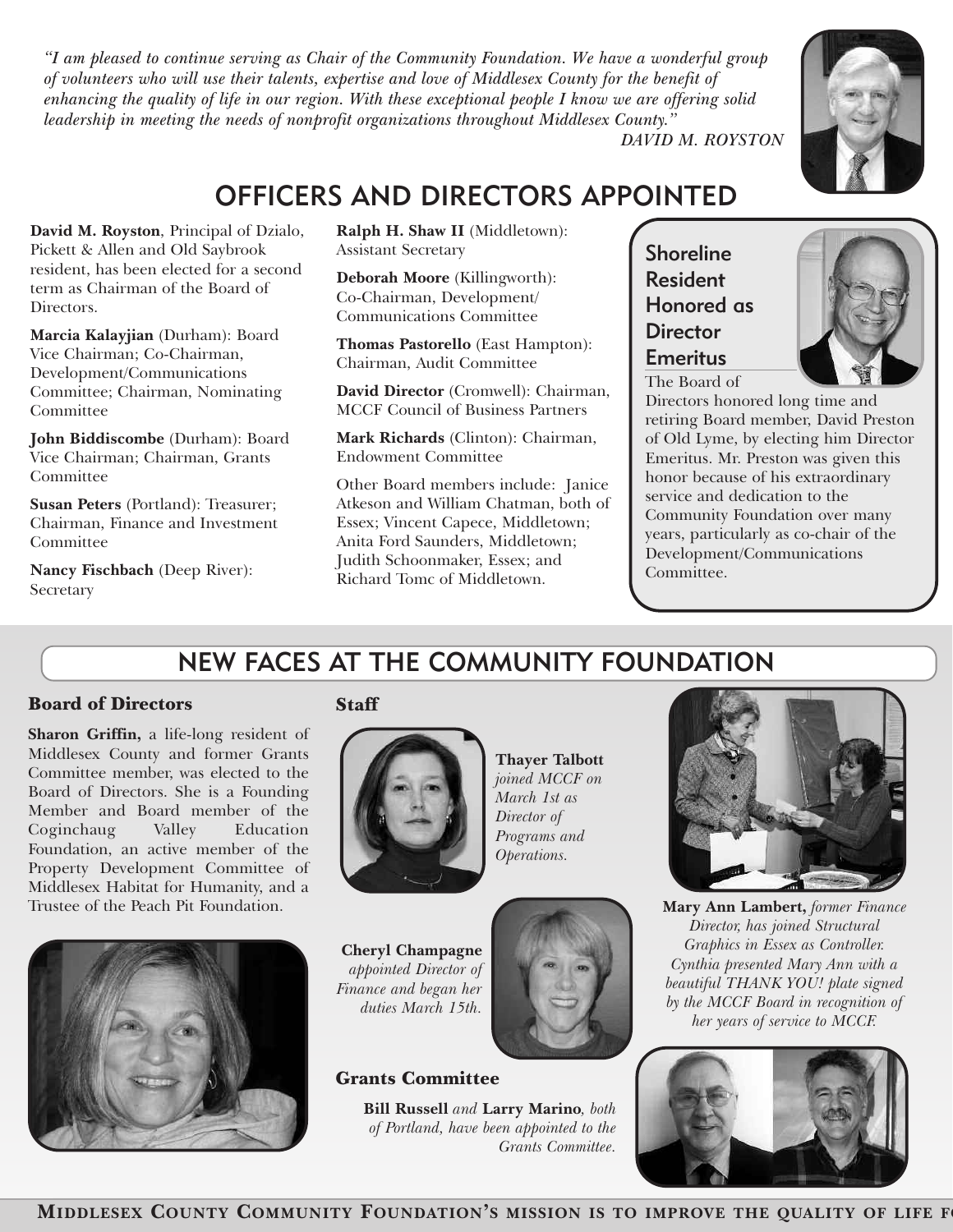#### **MI D D LESEX C O U N TY C OMMU N ITY F O U N D ATI O N**

### *GOOD PEOPLE – GIVING BACK – MAKING A DIFFERENCE!*

*We're on a MISSION and we need YOUR help!* Volunteers represent all ages and backgrounds,

sharing their energy and resources to aid their friends and neighbors and to improve the quality of life wherever they are. National Volunteer Week occurred April 18th through April 24th. And though this week is specifically set aside to honor and thank volunteers, we think it's just not enough!

We at MCCF encourage you to remember volunteers throughout the year. Our goal is to take this recognition to a new level and make this an everyday occurrence! Let's honor these people – the very lifeblood of every organization and good cause – not just for seven days, but three hundred and sixty-five days. That's the least we can all do for the services and good works they do (without pay and with smiles on their faces)!

We are incredibly fortunate to have so many volunteers who support our mission in the Middlesex County community. The photos below don't do justice to ALL those who make a difference for the Community Foundation and for you. To our wonderful volunteers, a simple THANK YOU will never be enough.

Take a moment EVERY DAY to recognize those who give so selflessly to your communities….and consider becoming one of the many "Good People Doing Great Things".

Best regards,

Cynthia H. Clegg

*MCCF Council of Business Partners: (L to R) Arlene Mazzotta, A.R. Mazzotta Employment Specialists; David Royston, MCCF Board Chairman; Laura Pedersen, A.R. Mazzotta Employment Specialists; David Preston, MCCF Board Member; Sheryl Sprague of Rushford Center, Inc.; Collin Burr, McCutcheon Burr & Sons; Marc Levin, Malloves Jewelers; and David Director, Connecticut Lighting Centers. Absent from the photo: John Sullivan, A&A Office Systems; Ted Rossi, The Rossi Companies; William McCann, Susan McCann and Shawn McCann, Best Cleaners; James Mahoney, Mahoney Sabol & Co.; David*



Shulman, Suburban Stationers; Dan Zimmerman, TagTeam Business Partners; Nancy Raczka and St Mary's Church of Portland and *Congregation Adath Israel in Middletown of the Interfaith Golf Open Tournament.*



*MCCF Development Committee: (L to R) Laney Bank; Jane Harris; Gary Salva; Deb Moore; David Preston; Marcia Kalayjian; David Royston, MCCF Board Chairman; Judy Schoonmaker; Bill Chatman.*



*CT MOM volunteer Dr. John J. Conroy (center) with fellow Exchange Club of Middletown members Tom Nolan (left) & John Tischio (right.)*



*MCCF Swaim Arts Committee: (L to R) Bill Chatman; Ellen Lukens; Mel Ellis; Melissa Schilke; Lee McQuillan; Marco Gaylord.*



*Enjoying an afternoon at the MCCF Women & Girls Fund Donor Thank You Reception, Laura Pederson and Gail Gorton.*



*Strong supporters of MCCF, Sari and Howard Rosenbaum are being honored this year by the Middlesex County Chamber of Commerce as Citizens of the Year. (photo courtesy of the Middlesex County Chamber of Commerce)*

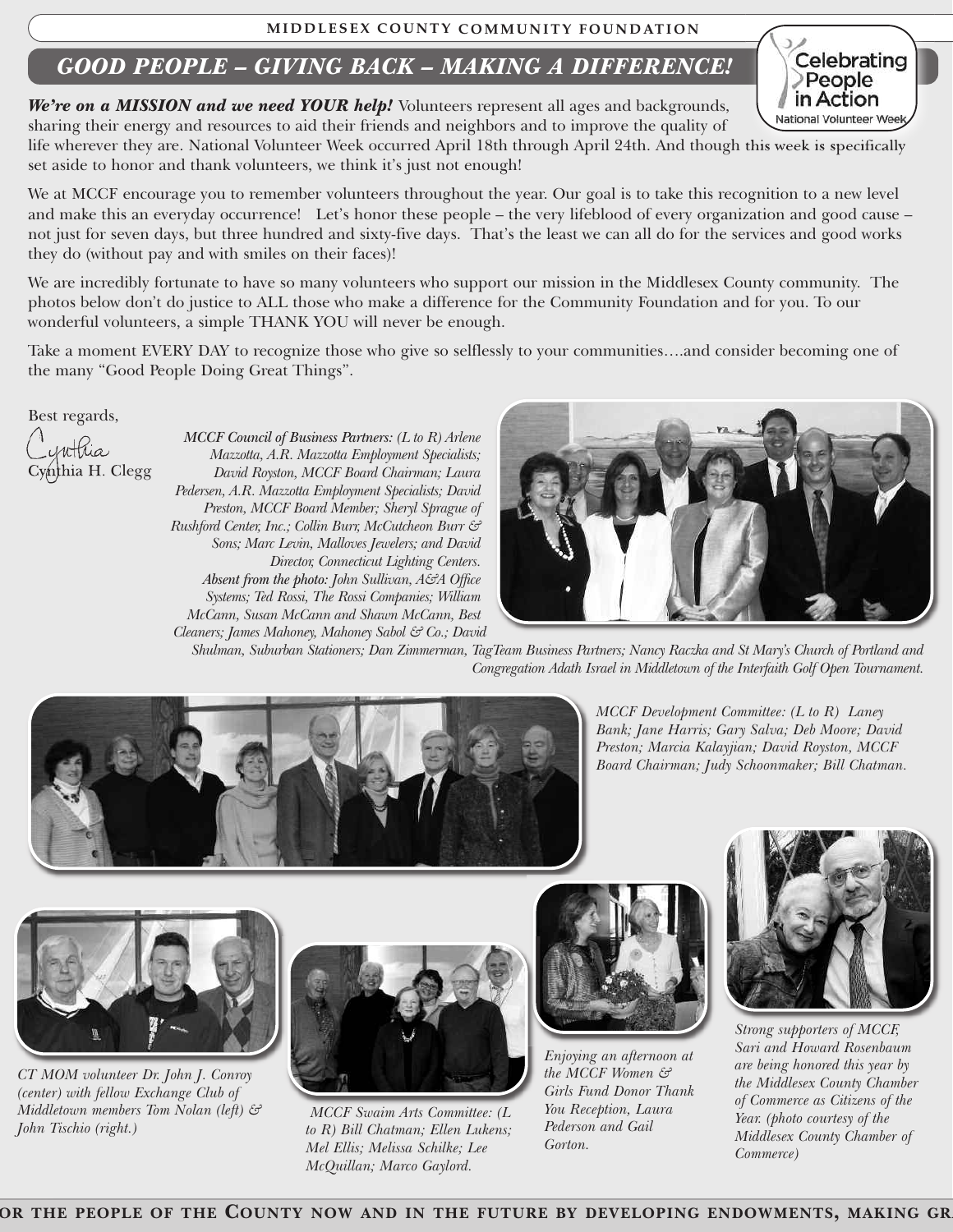## LASTING MEMORIES ~ LASTING IMPACT

Members of the Middlesex-New<br>Extends to Connecticut State Music Teachers Association have created a fund in Memory of Karen A. Nelson at the Community Foundation.

Karen was a gifted pianist and dedicated and inspiring teacher and was tragically killed in an automobile accident in 2009. Her expertise in performance, teaching and adjudicating were well established throughout Connecticut and beyond. Karen held degrees in Piano



*A Lasting Memory for a Wonderful Friend, Teacher and Mentor Karen A. Nelson Memorial Fund*

Performance from the Cleveland Institute of Music and Yale School of Music. She continued her studies with Paul Baumgartner in Switzerland, with Leon Fleischer, and with Konrad Wolff. At the time of her death she was teaching students of all ages at her Westbrook studio, Brown University in Providence, and Choate Rosemary Hall in Wallingford.

Donations may be made to the Karen A. Nelson Memorial Fund at the Middlesex County Community Foundation either by check (payable to MCCF Karen Nelson Fund) or through the website: middlesexcountycf.org.

Along-time resident of Durham, Herb Patterson was a kind, quiet man who made a deep, lasting impression on everyone he met. Herb attended Bowdoin College and then joined the Navy, reaching the rank of Captain of a PT boat during World War II.

Herb was known as a life-long philanthropist, volunteering throughout the



*Ellen Patterson and model of Navy PT Boat. A QUIET WAY – A "STRONG" IMPACT Herb Patterson Memorial Fund*

community, serving on the Board of Directors at Middlesex Hospital and as Chairman of the Board at Durham Manufacturing, and actively supporting his church.

In honor of Herb's devotion to his community and his support of the many organizations working within the county, Herb's wife, Ellen, created the Herb Patterson Memorial Fund with the Community Foundation. Donations will be used to help improve the quality of life in Middlesex County, particularly in Durham and Middlefield, towns he dearly loved.

Donations may be made to the Herb Patterson Memorial Fund at the Middlesex County Community Foundation either by check (payable to the MCCF Herb Patterson Fund) or through the website: middlesexcountycf.org.

### DATES TO REMEMBER

**Sunday May 9 ~ Mother's Day** Remember the special woman in your life with a gift to the Fund for Women & Girls in their honor or memory.

**Monday May 17 – 10 to 11:30 AM** Listening Session for Non-Profit Boards & Executives

**Tuesday May 25 – 9:15 to Noon** Grants & Funding Workshop, Russell Library

**Monday October 4 – 9 AM to 3 PM** Governance & Fundraising Workshop

**Wednesday May 12 – 7 PM** Swaim Strings Concert The Ruth Montgomery All-City Strings Festival - Middletown High School

#### **Wednesday September 15 "CARNIVAL"**

Enjoy a cruise on the *Becky Thatcher* and the musical "**CARNIVAL"** at the Goodspeed Opera House to benefit Middlesex County Community Foundation

**Webinars – 1 to 2:30 PM @ MCCF** Wednesday June 9 *50 Asks in 50 Weeks: How to Jumpstart Your Small Development Office*

Wednesday July 14 – *Legacy Giving Building Blocks: A Simple Approach to Attracting Long-Term Support*

Tuesday July 27 – *Developing a Planned Giving Market Plan*

Thursday September 23 – *Power Shift: Secrets to Success in the Digital Donor-Centric World*

Thursday October 7 – *Annual Campaign: Raising More Money with Fewer Resources*

Tuesday November 16 – *Charity or Social Service Business? The Road to Sustainability!*

Thursday December 9 – *The Law and Nonprofits*

#### **HERE'S HOW YOU CAN MAKE A DIFFERENCE**

*The Community Foundation has a safe, easy way for you to donate by credit card. Just go to our website www.MiddlesexCountyCF.org and click on:*



Or use the enclosed envelope to mail a check the old fashioned way! Now, more than ever your donation will have a tremendous impact on the quality of life in Middlesex County.

Donate to our

**LIVE LOCAL GIVE LOCAL FUND!**

100% of the proceeds will be donated to our area nonprofits.



Page 4 **ANTS THAT HAVE IMPACT, AND ASSISTING DONORS IN MEETING THEIR PHILANTHROPIC OBJECTIVES.**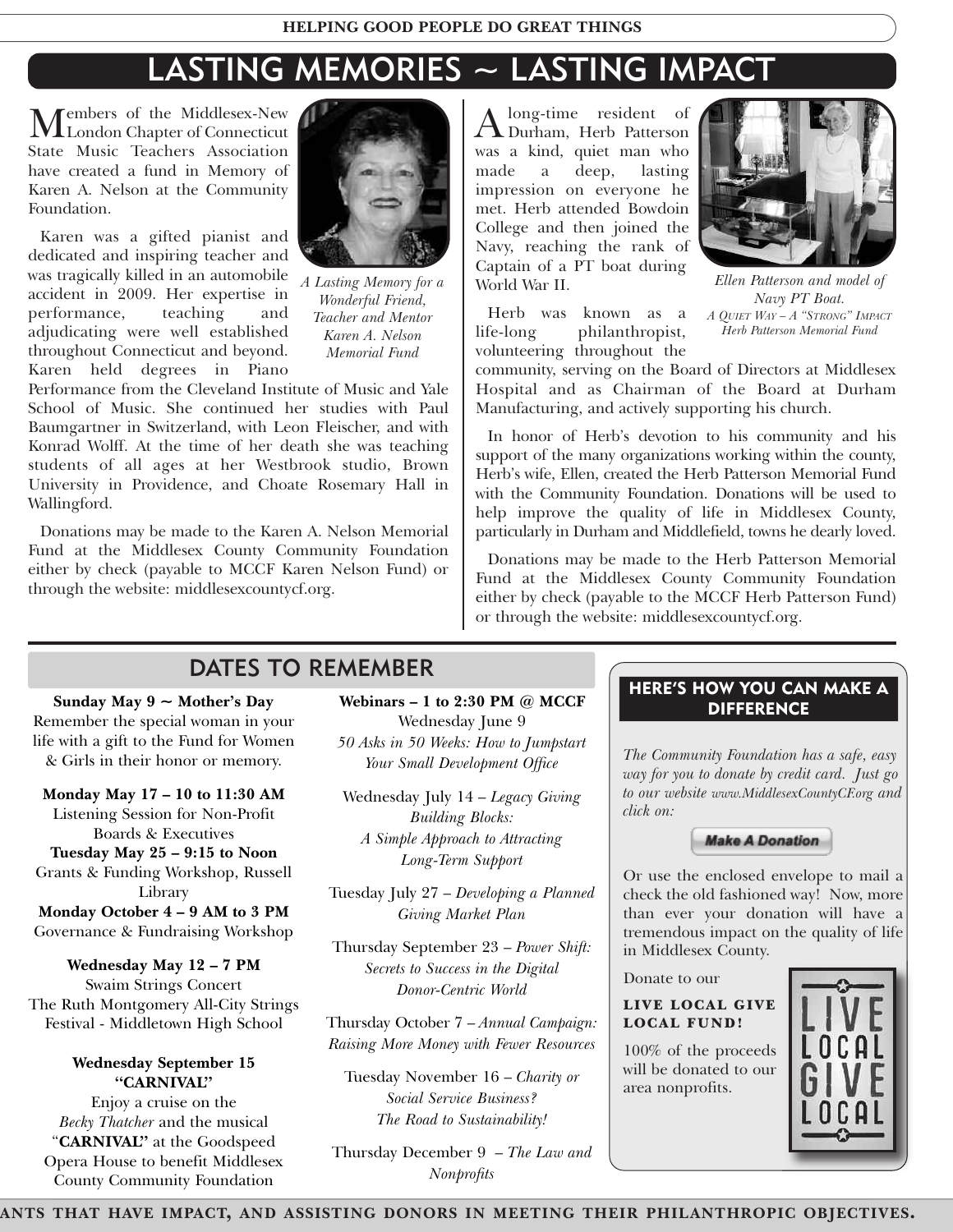### SAFE SQUAD SETTING A HIGHER STANDARD: Students Stand United in the "No Bully Zone"

In the fall of 2009 Middletown's Keigwin School launched "Safe Squad," a "No Bully Zone" initiative of the Middlesex County Community Foundation's Council of Business Partners in partnership with Rushford Center.



*Mauricio Salgar, Gabrielle's of Centerbrook, Dave Royston and Dan Sullivan listen intently as students tell their stories*

Nikki Belton, Student Assistant Counselor, and a group of students, representing those who were on both the giving and receiving end of bullying, developed multiple projects to raise awareness on the impact bullying has on everyone. They also<br>created the following mission created the following statement:

*Safe Squad is dedicated to leading our fellow classmates in creating a safe environment at our school. We work together to bring awareness about bullying and we strive to bring understanding and acceptance of the differences that we all possess.*

On March 17, 2010 the students provided an update to members of MCCF's Council of Business Partners, Middletown Superintendent Michael Frechette, and Sheryl Sprague, Rushford Center. The students were enthusiastic about their accomplishments and shared many examples of the types of bullying that occur in and out of school. They described some of the projects they have implemented to address bullying at Keigwin:

- distributed and analyzed a survey about bullying;
- implemented a series of "theme days" during No Name Calling Week, such as "Put a Cap on Name Calling" (wearing hats) and "No Name Calling No Sweat" (wearing sweats);
- made morning announcements with poems, short stories and positive messages over the P.A. system.

The plan doesn't stop here, though. The "No Bully Zone" includes promoting a positive school climate and focusing on student led activities which take a united stand against bullying. In addition program advisors are creating a "train the trainer" segment which includes curriculum, sample policies, state regulations, and suggestions for implementing similar programs at other schools.

The students were adamant about trying to find ways to bring the program to all schools,





*Dan Zimmerman talks with Nikki Belton and a student in front of the Safe Squad bulletin Board*

starting with Woodrow Wilson Middle School in the fall. Superintendent Frechette echoed their hope. "This has been a very useful tool at Keigwin this year and we are pleased with Safe Squad's accomplishments. The program directly correlates to the District Plan, which specifically addresses creating a Caring and Compassionate environment in the Middletown Schools."



*Students presented Laura Pedersen and Marc Levin with signed mission statements as Michael Frechette looks on.*



*Cynthia Clegg (MCCF), Michael Frechette, Superintendent Middletown Schools, Sheryl Sprague, Rushford Center, show off their Mission Statement cards signed by the students*



*Keigwin students answered a lot of questions and provided many stories of their first year uniting against bullying*

**CENTERBROOK, CHESTER, CLINTON, COBALT, CROMWELL, DEEP RIVER, DURHAM, EAST HADDAM, EAST**